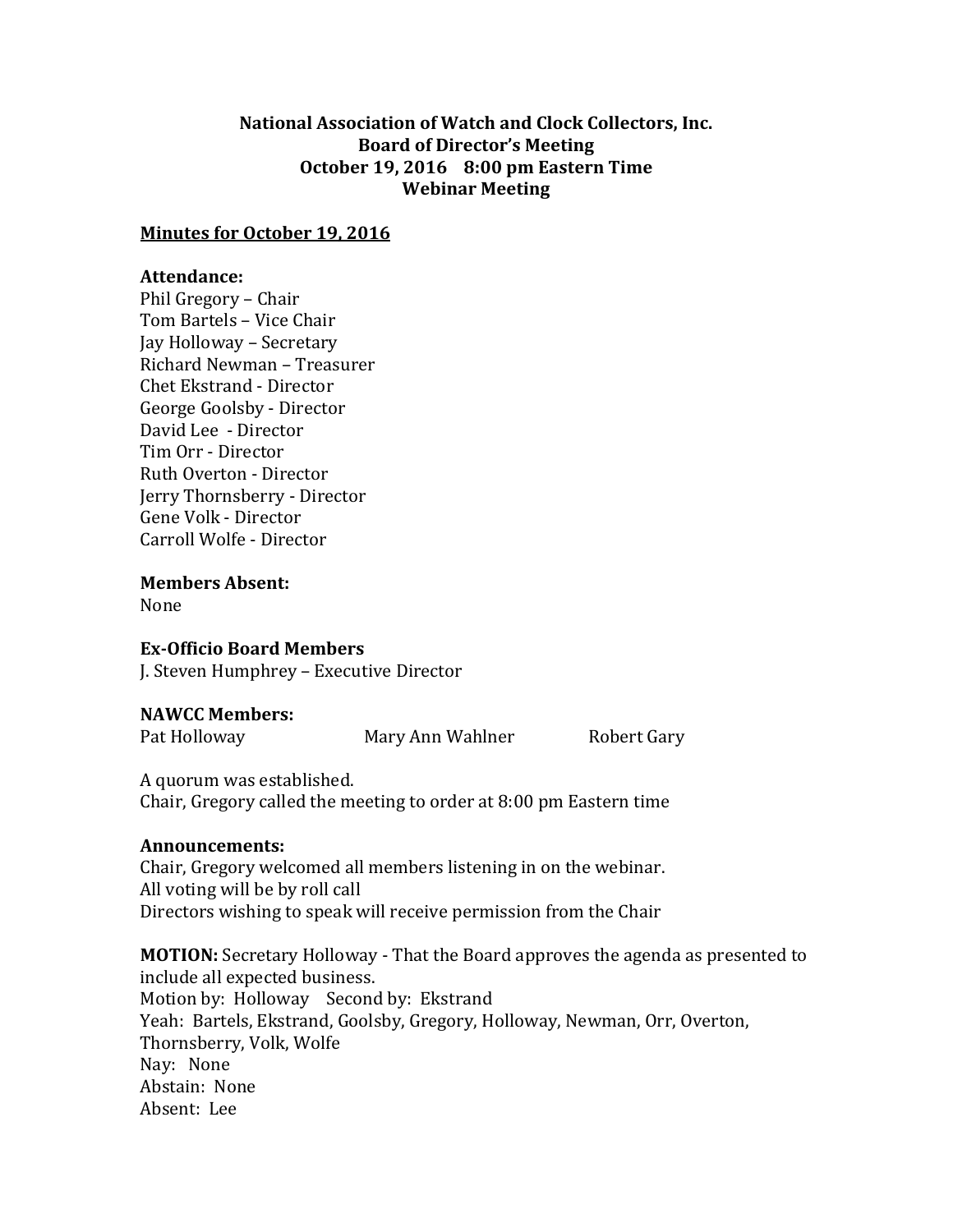Motion: Passed

**MOTION:** Move that the Board approve the minutes of the September 2016 meeting. Motion by: Holloway Second by: Bartels Yeah: Bartels, Ekstrand, Gregory, Holloway, Newman, Orr, Overton, Thornsberry, Volk, Wolfe Nay: None Abstain: Goolsby Absent: Lee Motion: Passed

**Item:** The next BOD meeting will be held at December 2 and 3, 2016 at 8:00 am Eastern in Columbia, PA.

**MOTION:** Move that the Executive Director be authorized to open a NAWCC special purpose bank account with up to \$5,000 US from the Symposium account and designate authorized persons with the Nüremberg bank, "Nüremberger Sparkasse". The account will be in Euros and utilized for planning and running the 2019 Ward Francillon Time Symposium to be held in Nuremberg, Germany.

**MOTION:** Move that all mention of the ""Watch and Traveling Workshop(s) in The Standing Rules ARTICLE II, Section 1, ARTICLE V, Section 3, and ARTICLE VII, Section 1 be replaced with **Watch and Clock Traveling Workshop(s).** Motion by: Holloway Second by: Wolfe Yeah: Bartels, Ekstrand, Goolsby, Gregory, Holloway, Newman, Orr, Overton, Thornsberry, Volk, Wolfe Nay: None Abstain: None Absent: Lee Motion: Passed

**MOTION:** Move that a long-range plan to Survive and Thrive be developed by a committee composed of Chair: Chet Ekstrand and Members: Rich Newman and Chuck Auman. The material provided on the message board on this topic be utilized as applicable. A rough outline of the approach be provided at the December 2016 Board of Directors meeting with a rough draft of the plan provided at the Board meeting in June of 2017. Motion by: Volk Second by: Bartels Yeah: Bartels, Ekstrand, Goolsby, Gregory, Holloway, Lee, Newman, Orr, Overton, Thornsberry, Volk, Wolfe Nay: None Abstain: None Absent: None Motion: Passed